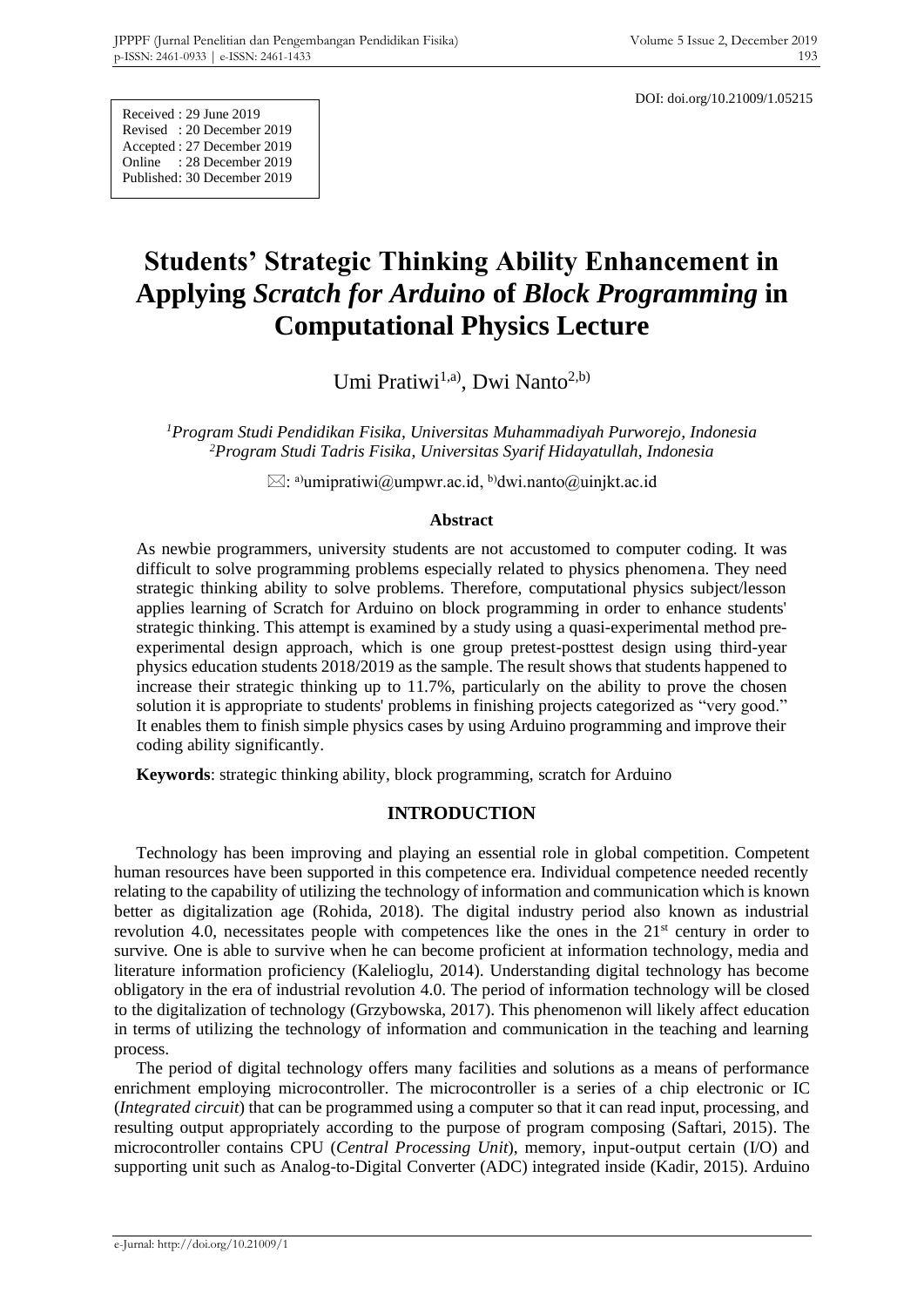boards sold in public come with a vary of brand marks and sizes. The Arduino board used in this research is Arduino Uno (Kadir, 2016).

Arduino Uno is integrated with the program of *Scratch for* Arduino (S4A). S4A is a software launched from *Scratch* in 2017 so that it can be used for interaction with Arduino (Kadir, 2015). *Scratch* users are increasing so that they create their community worldwide by applying various projects including education (Resnick, 2009). In the commencing of its establishment, *Scratch* was intended for early education in order that early learners find it more easily to build creative thinking, collaborating and systematical programming (Resnick, 2009). Young or early programmers find some obstacles including understanding programming language syntax.

Consequently, in order to overcome that obstacle, we need easy and amusing programming like *Scratch* (Papadakis, 2014; Vega et al, 2014). Early or young learners learning trial using *Scratch* has been conducted by giving them some projects with three categories based on its function in terms of education, game and storytelling. The result of this trial shows that only 44% of learners that embrace its function while only 8 % of them playing in the education category (Dahotre, 2010). The use of *Scratch* for education has also been tried to solve problems, dynamic learning medium, and game learning (Kordaki, 2012).

Subsequently, S4A was developed by Citilab in 2010. The purpose of making this software is to ease high school and college students in learning programming and electronics. Moreover, S4A can improve high school students' motivation and performance according to references (Ortiz-Colón, 2016). Arduino programming can be easily applied to pictorial blocks with the help of S4A. In addition, coding mistakes (writing codes) or syntax mistakes in text-based programming can be reduced for newbie programmers or those whose first time learning about programming. Arduino programming to create physics demo kits can also be applied to electronics learning other than the Computational Physics lecture. This electronic learning has become more user-friendly using S4A. The series of electronics can be controlled merely by using the program in blocks to ease the newbies (Pratiwi et al., 2018).

The development of physics learning instrument using block programming using *Scratch* especially S4A is highly effectively used as tools. S4A facilitates college students to increase their thinking capabilities in order to solve problems in physics learning ad physics phenomena happen in their surroundings. S4A is abundantly easy to use for newbie programmers to deepen and broaden their computational programming. The use of S4A in the learning process can help college students to think creatively and innovatively. Physics learning particularly Computational Physics, involves college students actively and necessitates them to think effectively in solving problems. Scratch learning application in physics in order to develop a physics learning medium enables to increase of students comprehensive understanding (Serevina et al., 2017). They are also accustomed to conceptualizing by identifying problems they face, the proficiency of making a decision, determining the best finishing and the ability to solve problems and evaluating them (Pratiwi, 2015). Those capabilities are strategic thinking abilities and identified as the high stage of thinking that every college student has to possess while they are mingling and interacting with their surroundings. Strategic thinking ability is needed when students finish quantum and mathematic physics (Herman, 2019). The fact shows that in 2017/2018 and 2018/2019, the score of quantum subject and subject that necessitates students' highly mathematic ability below learning target.

Moreover, strategic thinking ability is closely related to students' intelligence in combining varied intuitive abilities such as representing symbols or variables quickly and the meaning and relation of those interrelation symbols, interpreting model structure and analogy usage (Sanders, 1998; Levy, 2012). In order to improve strategic thinking ability, someone needs to have capabilities such as looking for strategic information, compiling social communication and contingency thinking sequentially (Larson dan Hansen, 2005). Ways of emerging and enhancing strategic thinking ability focused on sequentially contingency thinking ability can be conducted by computational algorithm learning (Sieg, 2007). Computational physics refers to computational coding using specific programming language sequentially and programmed in solving physics problems. Programming language learned Arduino programming language by scratch in block programming.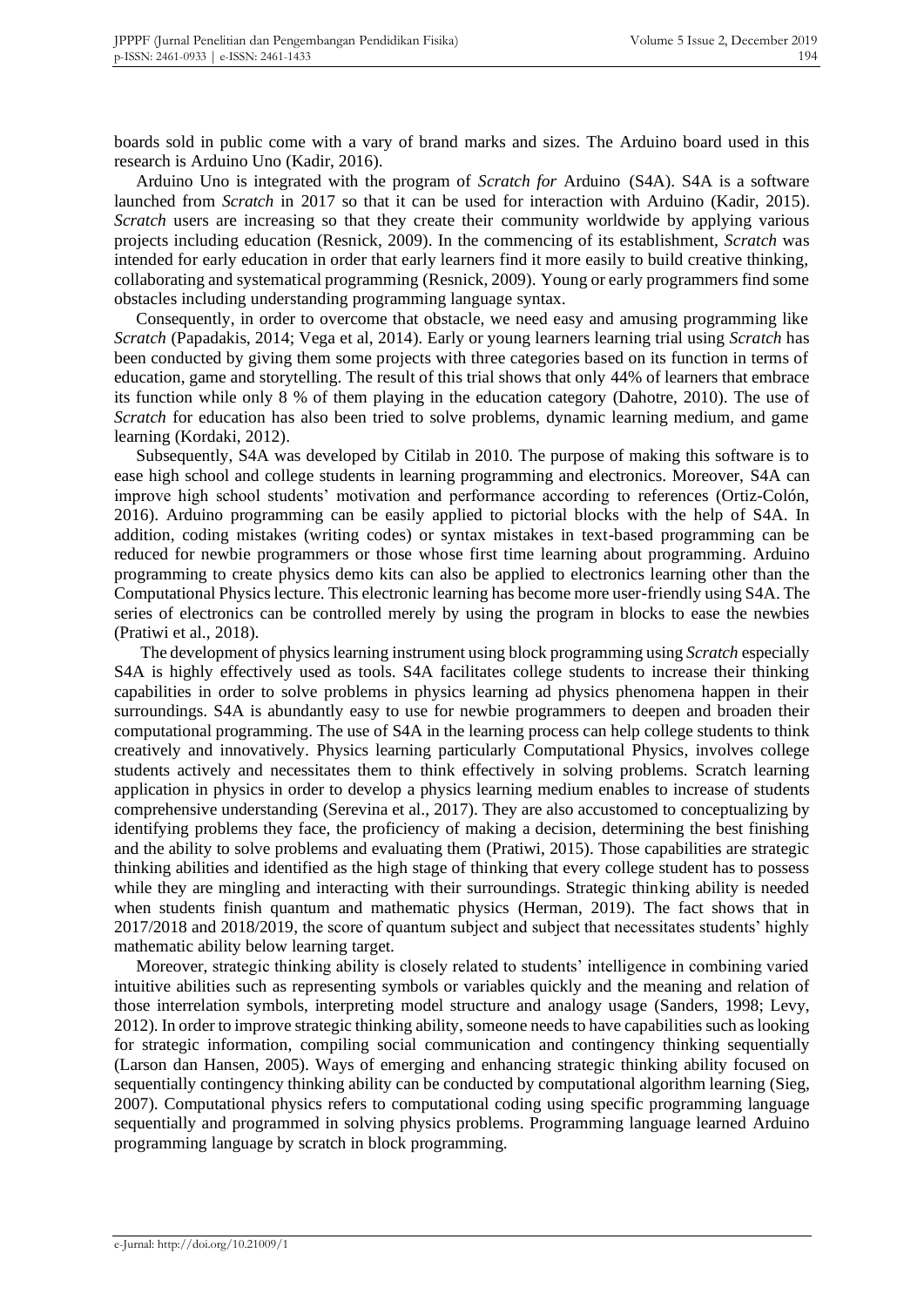This research applies to learn of block programming using S4A as the facility to increase physics students' strategic thinking ability. The learning process explores all students' capacities including affective, cognitive and psychomotor aspects to solve problems (Pratiwi, 2018).

## **METHODS**

This research is an experimental research using a quantitative approach supported by a descriptive qualitative approach. The research design applied is *quasi-experiment* (Azwar, 2012) with preexperimental of *Pretest-posttest one group design* depicted on TABLE 1 (Arikunto, 2006, Azwar, 2012) shown in TABLE 1. *O<sup>1</sup>* a beginning test before being given treatment, *X* refers to learning implementation of block programming using S4A (*Scratch for Arduino*), and *O<sup>2</sup>* is the last test after being given treatment.

**TABLE 1.** One Group Pre-test – Post-test design.

| <b>Pretest</b> | <b>Treatment</b> | Posttest |
|----------------|------------------|----------|
|                | <b>A</b>         |          |

The first test done before the experiment  $(O_1)$  is called *pre-test*, while the last test after the experiment  $(O_2)$  is called *post-test*, and the effect of treatment or experiment was done between  $(O_1)$ and (*O*2) (Arikunto, 2002). *Treatment* in this research refers to the implementation of *block programming* using S4A. TABLE 2 shows strategic thinking ability on *high order thinking* (HOT) level 1.

|    | <b>TADLE 2.</b> Indicators of strategic unitaing abouty with three stages and indicators. |                                                                               |  |  |  |  |
|----|-------------------------------------------------------------------------------------------|-------------------------------------------------------------------------------|--|--|--|--|
|    | <b>HOT Level 1 Stages</b><br><b>Strategic Thinking</b><br><b>Ability</b>                  | <b>Indicator</b>                                                              |  |  |  |  |
| a. | Conceptualizing                                                                           | 1. Identifying core problem variables.<br>2. Relating problem variables.      |  |  |  |  |
| b. |                                                                                           | 1. Creating an estimation of an alternative approach in<br>solving problems.  |  |  |  |  |
|    | <b>Decision Making</b>                                                                    | 2. Compiling the alternative approach of problem-based<br>on appropriateness. |  |  |  |  |
|    |                                                                                           | 3. Determining the best alternative suitable for the type of<br>problem.      |  |  |  |  |
| c. | Problem Solving                                                                           | 1. Proving or solving the chosen problem.<br>2. Evaluating results.           |  |  |  |  |

**TABLE 2.** Indicators of strategic thinking ability with three stages and indicators

More precise beginning tests of the research, the researcher guides college students to fill out the questionnaire in order to comprehend their beginning ability about computational programming and their understanding of Microcontroller Arduino. The first test (*pre-test*) is intended to know their strategic thinking ability in the first place (HOTS level 1) comprising of three stages, namely *conceptualizing*, *decision making* and *problem-solving* (Pratiwi dan Fasha, 2015). The first test of understanding or *pre-test* contains team project tasks in the portfolio and presenting the proposal. Team one first project is called "*Analisis Pengukuran Suhu Cairan Dengan Kalorimeter berbasis LM35*" and Team two "*Eksperimentasi Hubungan Volume dan Suhu Pada Fenomena Anomali Air Berbasis Digital*." Subsequently, in the final stage of *post-test treatment* given as project using S4A with the experiment of *light-emitting diode* (LED). The stage of research application is presented in FIGURE 1 as follows.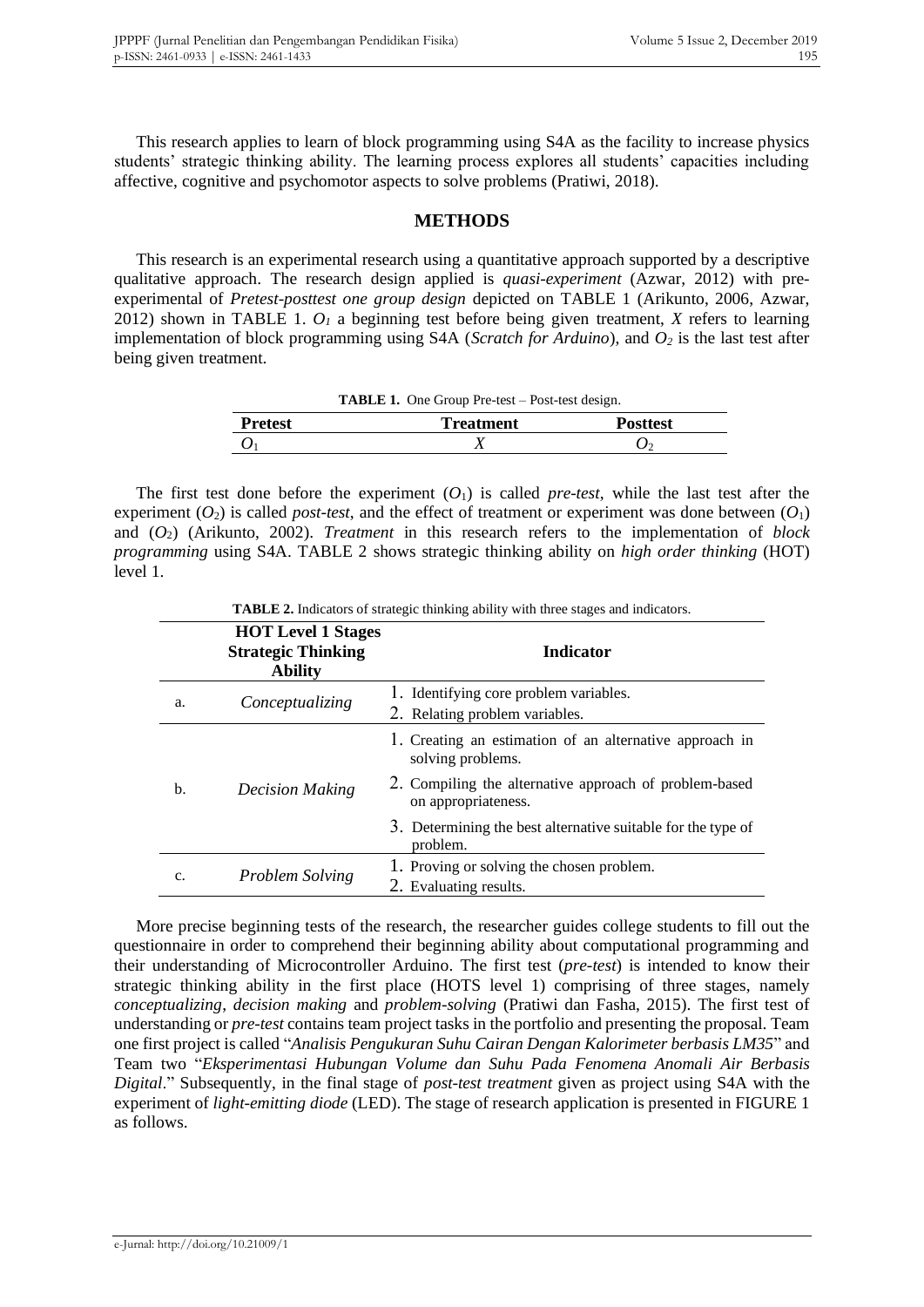

**FIGURE 1**. Stages of *Scratch for Arduino* learning application using *Block Programming* to enhance strategic learning ability

The three stages of strategic thinking ability consist of seven indicators of strategic thinking ability. Conceptualizing ability comprises of two indicators, decision-making ability comprises of three indicators, and problem-solving comprises of two indicators. Those detailed indicators can be seen in TABLE 2. After that, they are given the treatment of learning block programing using S4A. Applying S4A is done after knowing Arduino programming with simple projects. Successively, they try to apply S4A in terms of comprehending and learning more about the language of *C* Arduino programming. Learning stages commences with conducting projects by each team consisting of seven students.

In the final test (*post-test*) students apply S4A to compare strategic thinking ability (HOTS level 1) towards the result of the *pre-test*. In this second stage, they are given a project to finish. Scoring of strategic thinking ability refers to Arikunto (Malik et al., 2018) is as follows.

| <b>TABLE 3.</b> Strategic thinking ability criteria |  |  |
|-----------------------------------------------------|--|--|
|                                                     |  |  |

| Skor      | <b>Interpretation</b> |
|-----------|-----------------------|
| $\leq 60$ | Failed                |
| 61-65     | Less                  |
| 66-70     | Enough                |
| 71-75     | Good                  |
| >75       | Very Good             |

## **RESULTS AND DISCUSSION**

Block programming lesson using S4A is considered as learning that eases newbie programmers. Computational programming such as Arduino, integrated programming with controller software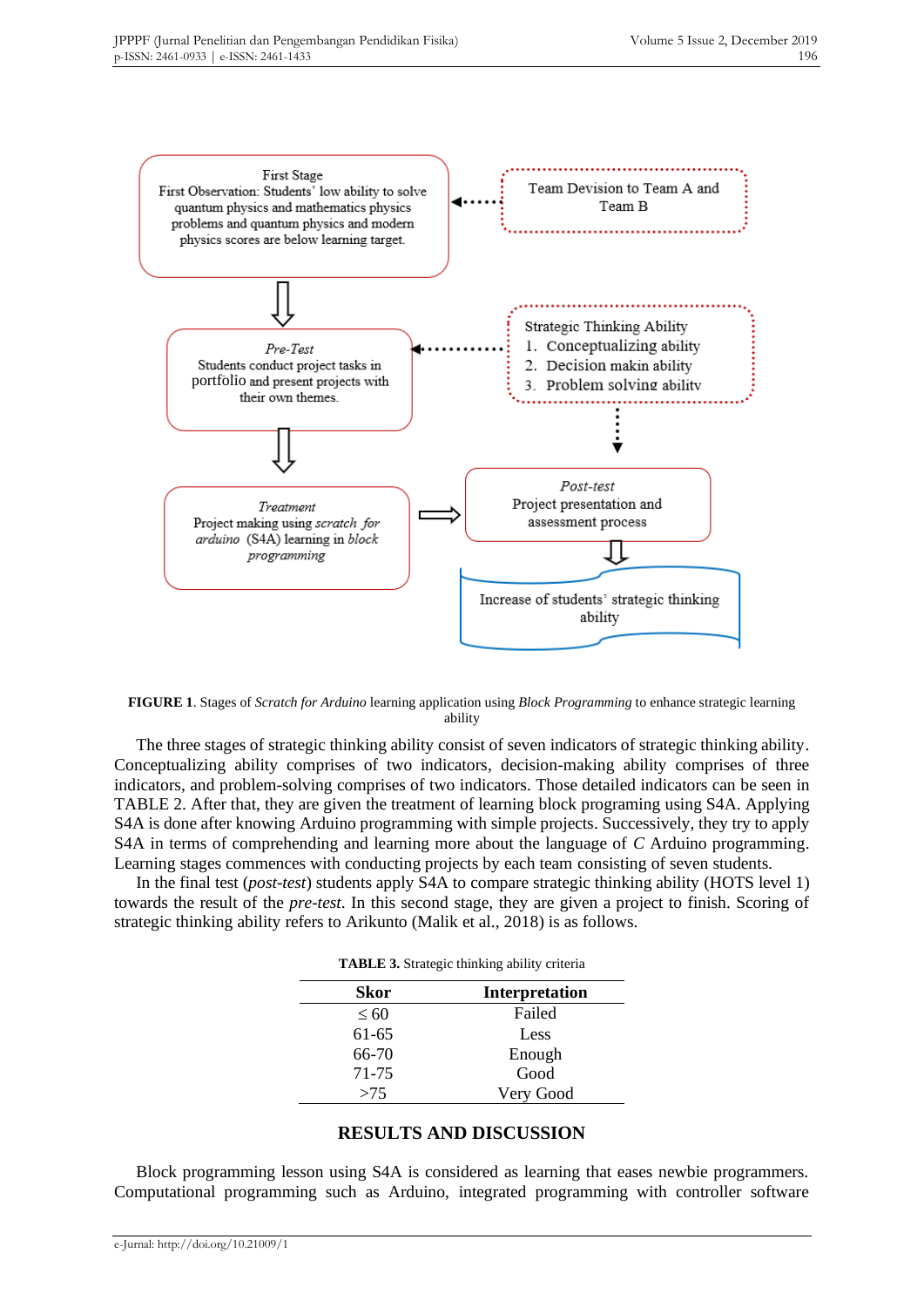electronic tools. This electronics learning will be more simply using *Scratch for Arduino* (S4A). A series of electronics can be controlled using block programming which is easy for rookie programmers. The result of strategic thinking ability before treatment is shown in TABLE 4 below.

|                                                       | <b>Strategic Thinking Ability (%)</b> |                   |       |       |       |       | Average |       |
|-------------------------------------------------------|---------------------------------------|-------------------|-------|-------|-------|-------|---------|-------|
| <b>Team</b><br>Indicator stage a<br>Indicator stage b |                                       | Indicator stage c |       |       |       |       |         |       |
|                                                       |                                       |                   |       |       |       |       |         |       |
|                                                       | 67,50                                 | 73.5              | 67,25 | 70,25 | 71,50 | 64,50 | 70,50   | 67,50 |
|                                                       | 65,20                                 | 73,00             | 65.20 | 68,20 | 69,60 | 63,40 | 71,00   | 65,20 |
| Average                                               | 66,35                                 | 73,25             | 67.25 | 69,22 | 70,55 | 63,95 | 70,75   | 66,35 |

**TABLE 4.** Result of recapitulation pre-test score of strategic thinking ability

TABLE 1 above shows the result of *pre-test* with seven strategic thinking ability indicators, to be precise indicators 1 and 2 as the first stage, indicator 3 to 5 as the second stage, and indicators 6 and 7 as the third stage. The first indicator shows students' ability to identify problem variables. The second indicator shows the ability of connecting problem variables. The third indicator shows that students can estimate a problem-solving alternative approach. The fourth indicator shows that students can compile an alternative problem approach based on their appropriateness. The fifth indicator shows that they can determine the best alternative suitable for the core of the problem. The sixth indicator shows that they can prove or do the chosen problem-solving. Last, of all, the seventh indicator shows that they are able to evaluate the process that has been done. TABLE 1, shows the lowest score in indicator 6. Each team *pre-test* score has resulted in the highest score in indicator 2, which is the ability to connect problem variables. It can be revealed from each team's explanation in exploring the ideas. The lowest score in indicator 6, which refers to the ability to prove or do the chosen problem-solving. This ability is shown by students' inability to make a series of similar ideas written by excluding PIN Arduino which is supposedly done (on the red circle). On the other hand, team 1 has a higher score than that of team 2. Project scheme for team 1 and team 2 illustrated in FIGURE 2.



**FIGURE 2**. Team 1 and Team 2 pre-test project representation.

The students, generally, still have the low capability to represent solutions or formula suitable to the problem. The highest score in the fifth indicator is the ability to determine the best alternative suitable to the problem.

In the second stage, they are given a project that has to be done in a team. The project groups are divided into two teams with different themes consisting of seven students. Each team has to finish and analyze using Arduino programming without making tools. The first theme is about water anomaly in fluids and the second theme is about measuring temperature in the calorimeter. Each team makes a proposal for finishing their themes. The final score of strategic thinking ability is depicted in the following TABLE 5.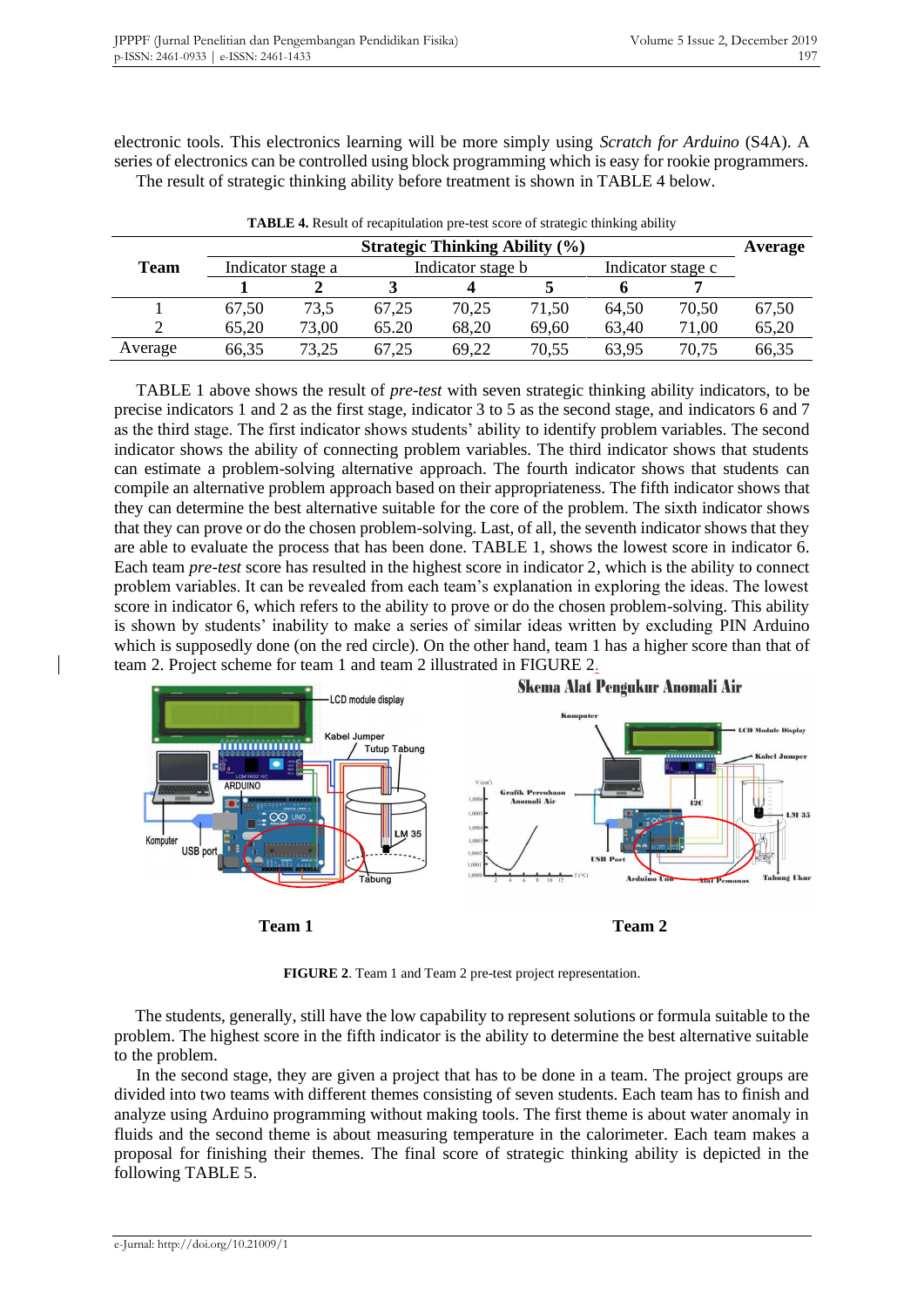|         | <b>Strategic Thinking Ability (%)</b> |       |                   |       |       |                   |       | Average |
|---------|---------------------------------------|-------|-------------------|-------|-------|-------------------|-------|---------|
| Team    | Indicator stage a                     |       | Indicator stage b |       |       | Indicator stage c |       |         |
|         |                                       |       |                   |       |       |                   |       |         |
|         | 77.00                                 | 78,00 | 77,00             | 75,00 | 76,5  | 76,5              | 65,00 | 75,00   |
|         | 65,00                                 | 63,00 | 77,00             | 77,5  | 77,00 | 78,00             | 75,00 | 73,21   |
| Average | 71,00                                 | 70,50 | 77,00             | 76,25 | 76,75 | 77.25             | 70,00 | 74,11   |

**TABLE 5.** Result of post-test recapitulation score in strategic thinking ability

Graphic of scoring correlation before and after the learning is shown in the following picture.



**FIGURE 3**. Graphic of post-test and pre-test score.

FIGURE 3 shows the result of the project score in strategic thinking ability before and after learning for seven indicators. The indicator with the significant increase is in the sixth indicator which refers to a student who can make the chosen solution representation.

FIGURE 4 is the project task with an experiment LED that shows the second indicator ability in decision making. Both teams show their distinctive abilities in representing solutions in block programing and connecting problem variables. Team 1 and Team 2 show the ability to represent the solution that they have chosen.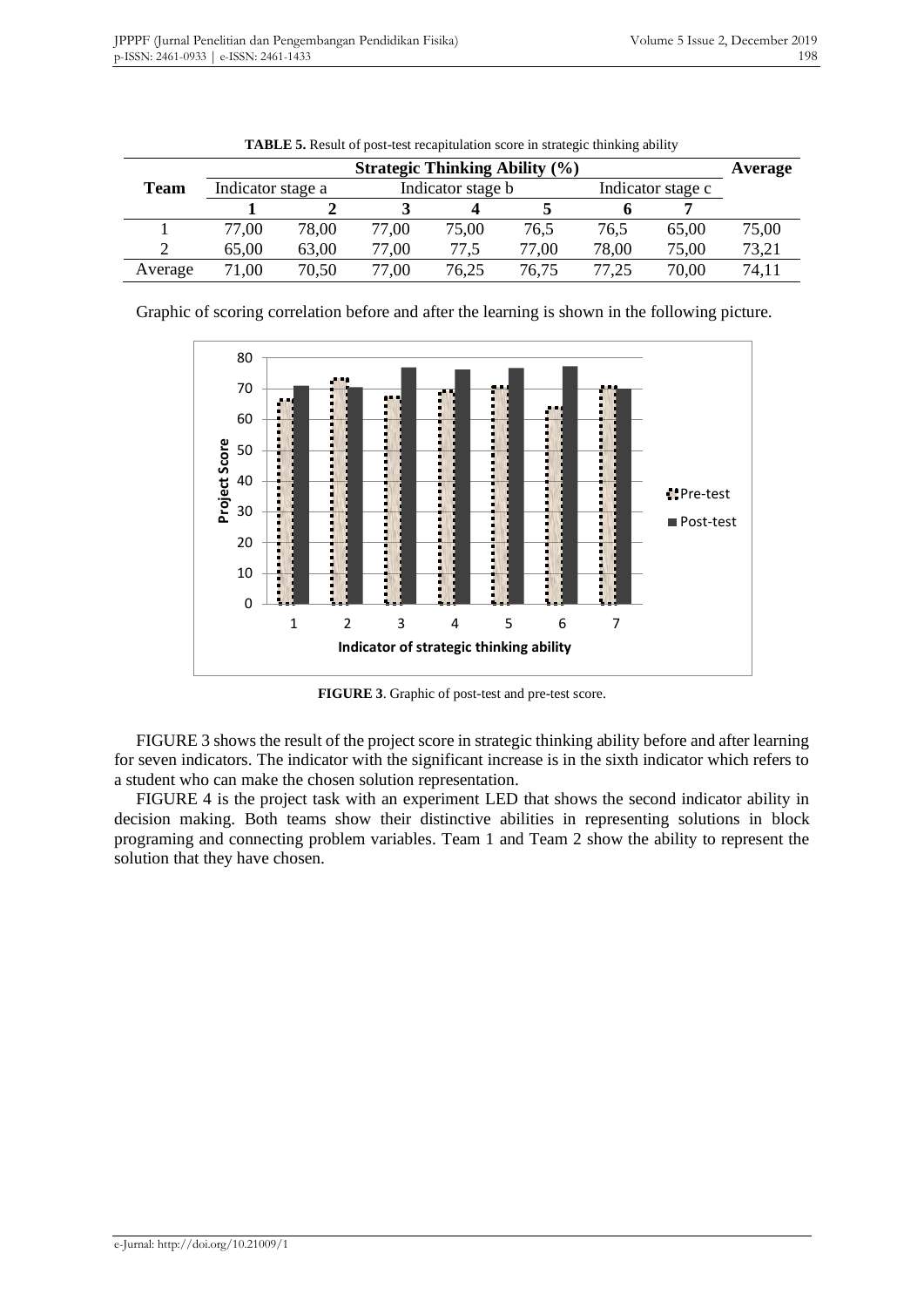

**FIGURE 4**. Representation of students' strategic thinking ability in the level of decision making in finishing the same project.



**FIGURE 5.** Graphic of category score of strategic thinking ability.

FIGURE 5 indicates students' strategic thinking ability. Before learning how to implement S4A, the lowest score in the Low category is 10% and the highest category Good is 30%. After learning S4A, their scores increase with the lowest score category Enough and the highest score is Very Good is 40%. It describes that the difficulty average dealt with by the students is in the level of problemsolving. This stage shows the ability to prove problems in the algorithm in Arduino programming language which then represented again using S4A in the language of block programming. Furthermore, there is a significant obstacle that refers to students' ability to connect problem variables and represented in the form of S4A.

The result of *scratch* learning by *block programming* shows students' representing ability in compiling or Arduino programming code building is easier and direct. Back then, students only used regular *flow chart model* in order to build Arduino programming codes as physics teaching aids. However, as a result of learning s*cratch block programming,* students find it easier to make code programming to solve problems.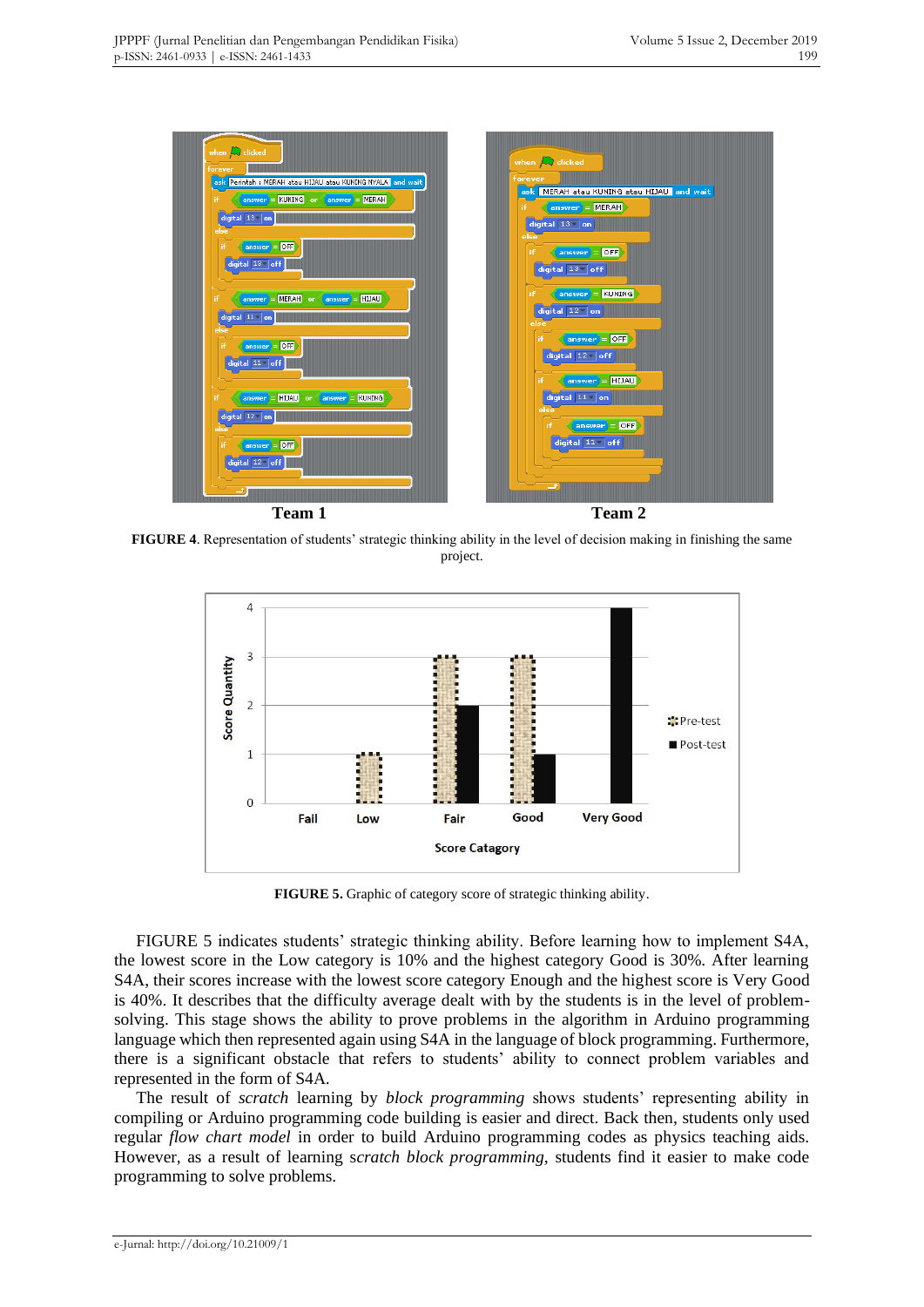As a whole, the implementation of block programming S4A learning has succeeded in increasing strategic thinking ability with 11,7%. Students become accustomed to making the program of Arduino coding that represented again in S4A. By implementing block programming, they are expected to be able to finish other more complicated and complex projects.

#### **SUMMARY**

Students' strategic thinking ability has been enhanced by implementing *Scratch for Arduino* (S4A) in block programming in the Computational Physics lecture. This effort results in the increase of students' strategic thinking with an 11.7% increase. The highest increase happens in the level of problem-solving, precisely in the ability to represent proving solutions to a problem. Before the Computational Physics lecture, their implementation of S4A was in the score category of Good. On the other hand, after this lecture implements S4A, it reaches the category score of Very Good. Before students knew about *scratch*, they solved problems only by drawing a design of tools without first analysis and appropriate solutions. After the treatment, the students find it easier to finish physics projects using *scratch block programming w*ith program stages and in phases compared to conditions before *treatment*. Stages of S4A simplifying Arduino programming seem to be important and beneficial in learning students' strategic thinking ability in Computational Physics lecture particularly.

#### **REFERENCES**

Arikunto, S., 2006. *Prosedur Penelitian.* Yogyakarta: Rineka Cipta.

- Azwar, S., 2012. *Metode Penelitian.* Yogyakarta: Pustaka Pelajar.
- Dahotre, A. Z. Y. a. S. C 2010. A qualitative study of animation programming in the wild. *Proceedings of the 2010 ACM-IEEE International Symposium on Empirical Software Engineering and Measurement.*
- Grzybowska, K. a. Ł. A., 2017. Key competencies for Industry 4.0. *Economics & Management Innovations,* vol. 1, no. 1, pp. 250-253.
- Herman, T 2019. Capability of mathematical strategic thinking through quantum learning based on creative problem solving. *Journal of Physics: Conference Series*, vol. 1320, no. 1, p. 012099.
- Kadir, A., 2015. *Buku Pintar Pemrograman Arduino: Tutorial Mudah dan Praktis Membuat Perangkat Elektronik Berbasis Arduino.* Yogyakarta: Andi .
- Kadir, A., 2016. *Scratch for Arduino Panduan untuk Mempelajari Elektronika dan Pemrograman.*  Yogyakarta: Andi.
- Kalelioglu, F. a. G. Y., 2014. The Effects of Teaching Programming via Scratch on Problem Solving Skills: A Discussion from Learners Perspective. *Informatics in Education,* vol. 13, no. 1, pp. 33-50.
- Kordaki, M., 2012. Diverse Categories of Programming Learning Activities could be Performed within Scratch. *Procedia-Social and Behaviour Scirnces,* vol. 46, pp. 1162-1166.
- Levy, A. (2012). STRATEGIC THINKING AS A LEARNING PROCESS. *Revista Científica" Visión de Futuro*, vol. 16, no. 1.
- Larson, R., & Hansen, D 2005. The development of strategic thinking: Learning to impact human systems in a youth activism program. *Human Development,* vol. *48,* no. 6, pp. 327-349.
- Malik, A. V. a. C. M. M., 2018. Improving Students' Critical-Thinking Skills Through Student Facilitator and Explaining Modelin Momentum and Impulse Topic. *Jurnal Penelitian dan Pengembangan Pendidikan Fisika,* vol. 4, no. 2, pp. 55-64.
- Ortiz-Colón, A. d. M. R. J., 2016. Teaching with Scratch in Compulsory Secondary Education. *iJET,*  vol. 11, no. 2, pp. 60-67.